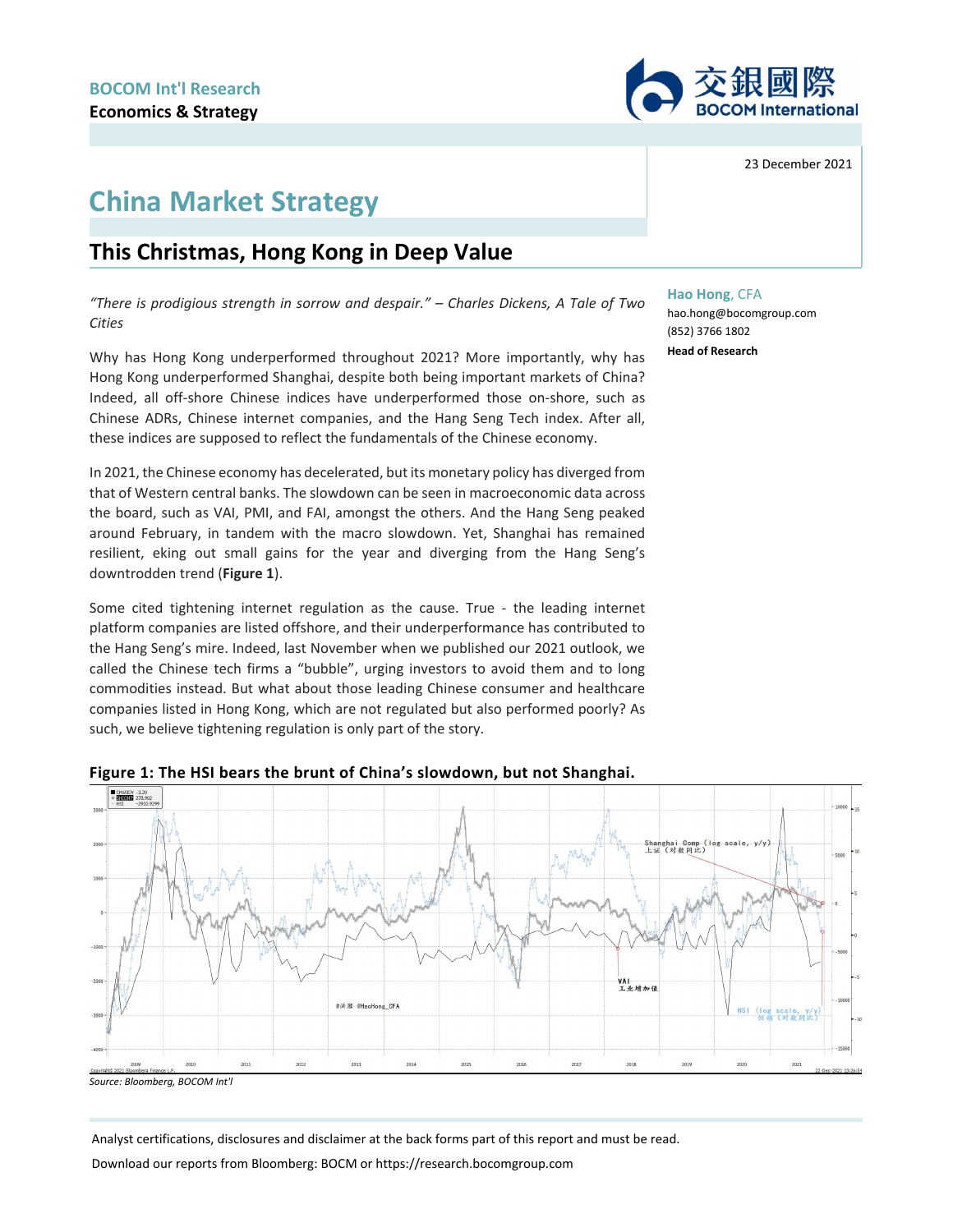

One of the most notable characteristics of the Chinese economy in 2021 is the persistent strength in Chinese exports, and the accumulation of China's current account balance back to a height not seen since late 2007 – the halcyon days of Chinese exports after China's accession to WTO. While the strength in Chinese exports has supported China's growth when COVID-19 is still ravaging the global economy, its endurance has surprised every single economist we know.

In our 2022 outlook "*Shadow Fed Tightening*" published on November 15, we have discussed in detail how export strength has translated into surging forex deposit in Chinese commercial banks, and how this accumulation of US dollar liquidity correlates closely with risk asset prices in China. Given the surprising strength in Chinese exports amid a world that is re-opening in 2021, some speculative capital must have flowed into the Chinese market this year, bidding up stock prices and making the market blind to the decelerating fundamentals. We believe this is the reason why the PBoC had raised the forex RRR twice this year. Last time the PBoC made such moves was in May 2007.

The other time we saw market diverging from weakening fundamentals was in the summer of 2015. That is, the strength of China's current account at the moment is more than just a reflection of the relative relationship between Chinese production and US consumption. Foreign capital's influence in China's onshore market can also be seen in the net northbound flows, which have been pushing the top end of its historical range (**Figure 2**).

And gullible domestic news headlines have been excited about these epic northbound flows. While these inflows can support the onshore market, their sudden outflow can pressure stock prices, especially at critical market disarray. Capital inflow is a doubleedged sword – no wonder over the weekend the CSRC stopped Hong Kong brokers from opening trading accounts for mainland investors.



#### **Figure 2: Northbound net flows receding from extreme.**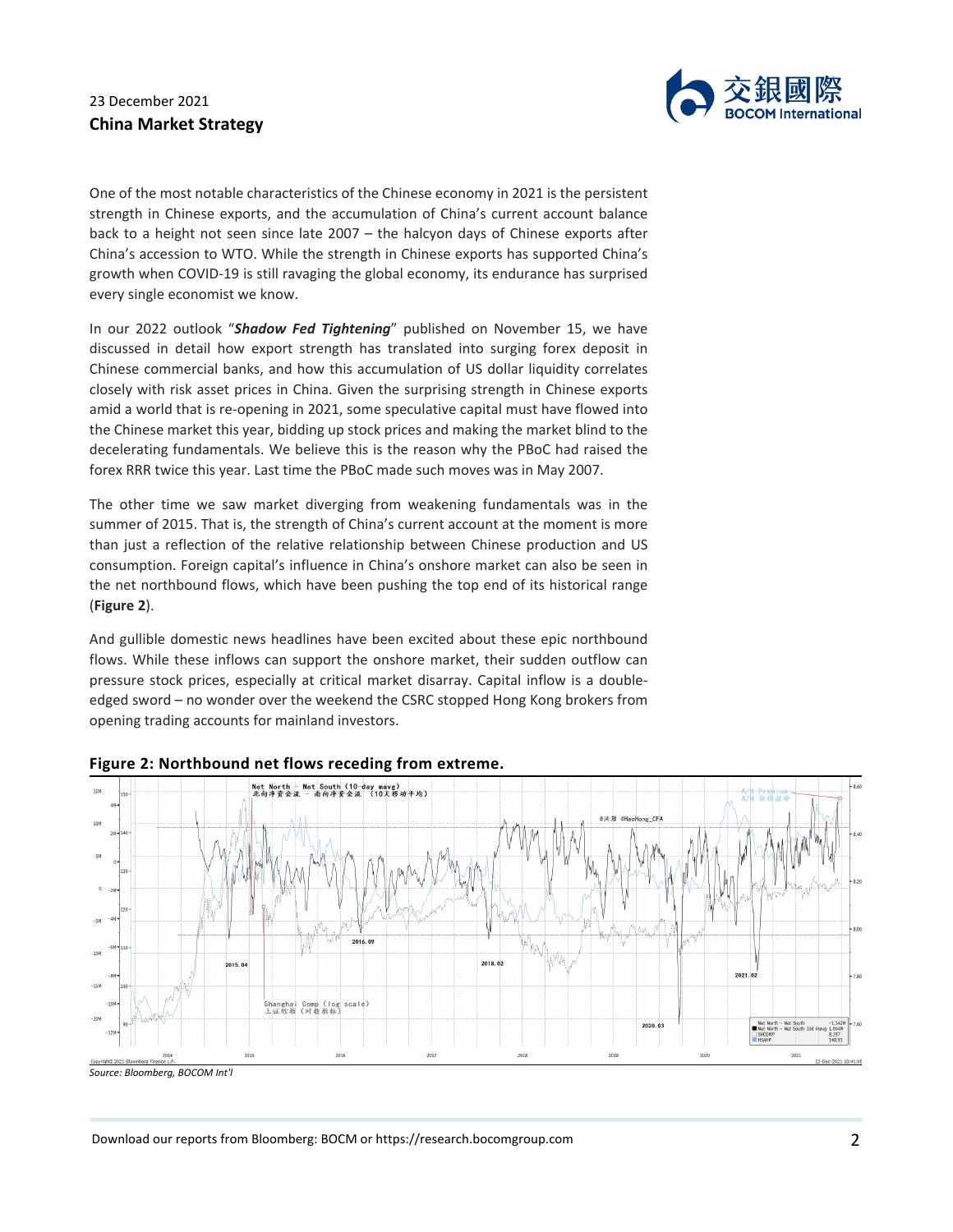

The relative liquidity abundancy between on- and off-shore Chinese markets can also be seen in the cross-currency rate between the HKD and the CNY. The CNY has been strengthening all year till recent months, after the PBoC significantly lower the CNH reference rate. Meanwhile, the HKMA has been reducing its aggregated balance sheet position, and thus reducing liquidity in Hong Kong. This is a prudent move before the Fed finishes QE and starts raising interest rate in 2022. The Hang Seng unfortunately is the sacrificial lamb in this process (**Figure 3**). That said, the most rapid reduction of the HKMA's balance sheet position has been done, and thus the pressure on the HSI should start to alleviate.





*Source: Bloomberg, BOCOM Int'l*

In sum, the PBoC can afford a different monetary path in 2021, diverging from her Western counterparts, because there is abundant liquidity in the Chinese market. The ample liquidity can be seen in falling interest rate in domestic market, surging forex deposits, strong cross-border capital flow and historic northbound net flows.

The unusual strength in Chinese exports and the CNY, as well as the forex inflow, suggest that some speculative capital flow must have disguised as trade flow to enter the Chinese domestic market. It is the reason why the PBoC has taken precautions to raise forex RRR and guided the CNY reference weaker, and why the CSRC stopped Hong Kong brokers from opening accounts for mainland traders.

As China's capital flow is still tightly regulated, it has created an insulated haven from the volatility in the foreign market, and from the impact of China's hawkish regulation on many of its domestic sectors. Meanwhile, the offshore Chinese stocks have borne the brunt to reflect the domestic policies, as well as a shrinkage in offshore liquidity. This dichotomy in liquidity conditions is the reason why in 2021, the offshore Chinese market has been diverging significantly from the onshore market. But will it last?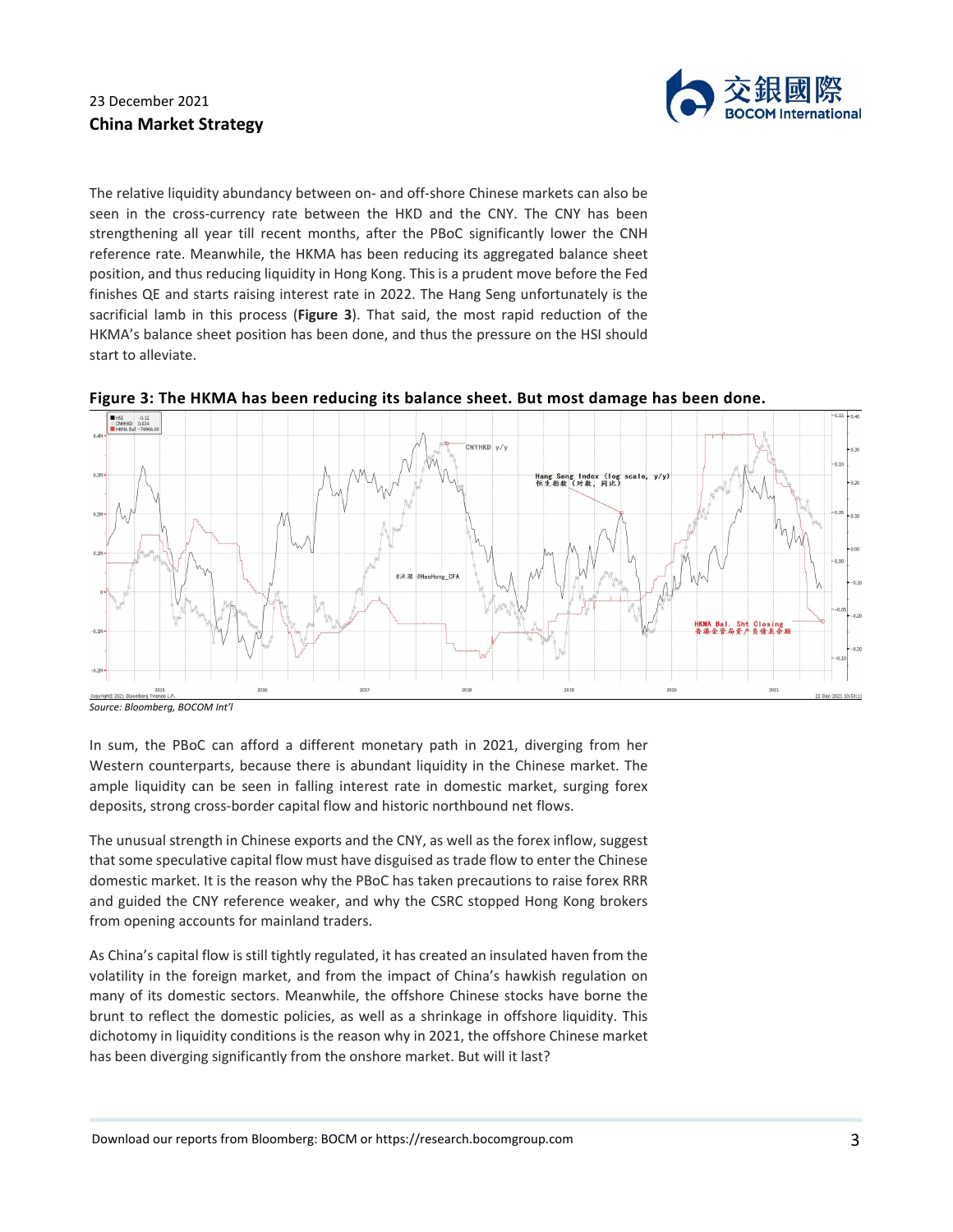

By now, under the double whammy of shrinking liquidity and domestic hawkish regulation, Hong Kong has sunken into deep value territory. Our allocation model is showing strong value in portfolio allocation towards Hong Kong – like the periods of Asian Crisis and Russian Default, 9-11 in 2001, the subprime crisis in 2008, the burst of market bubble in June 2015, and the epic COVID selloff in March 2020 (**Figure 4**). China's relationship with the US remains delicate and represents an element of uncertainty that would be difficult, if not impossible, to price. But at these depressed levels, valuation must have at least reflected some of the uncertainties. Bottoming is a treacherous process, yet great gifts from Santa are delivered through a long and dark chimney on a night of frightful weather outside.

We wish you and your family a Merry Christmas and a Happy New Year!



### **Figure 4: The Hang Seng is showing deep allocation value.**

*Source: Bloomberg, BOCOM Int'l*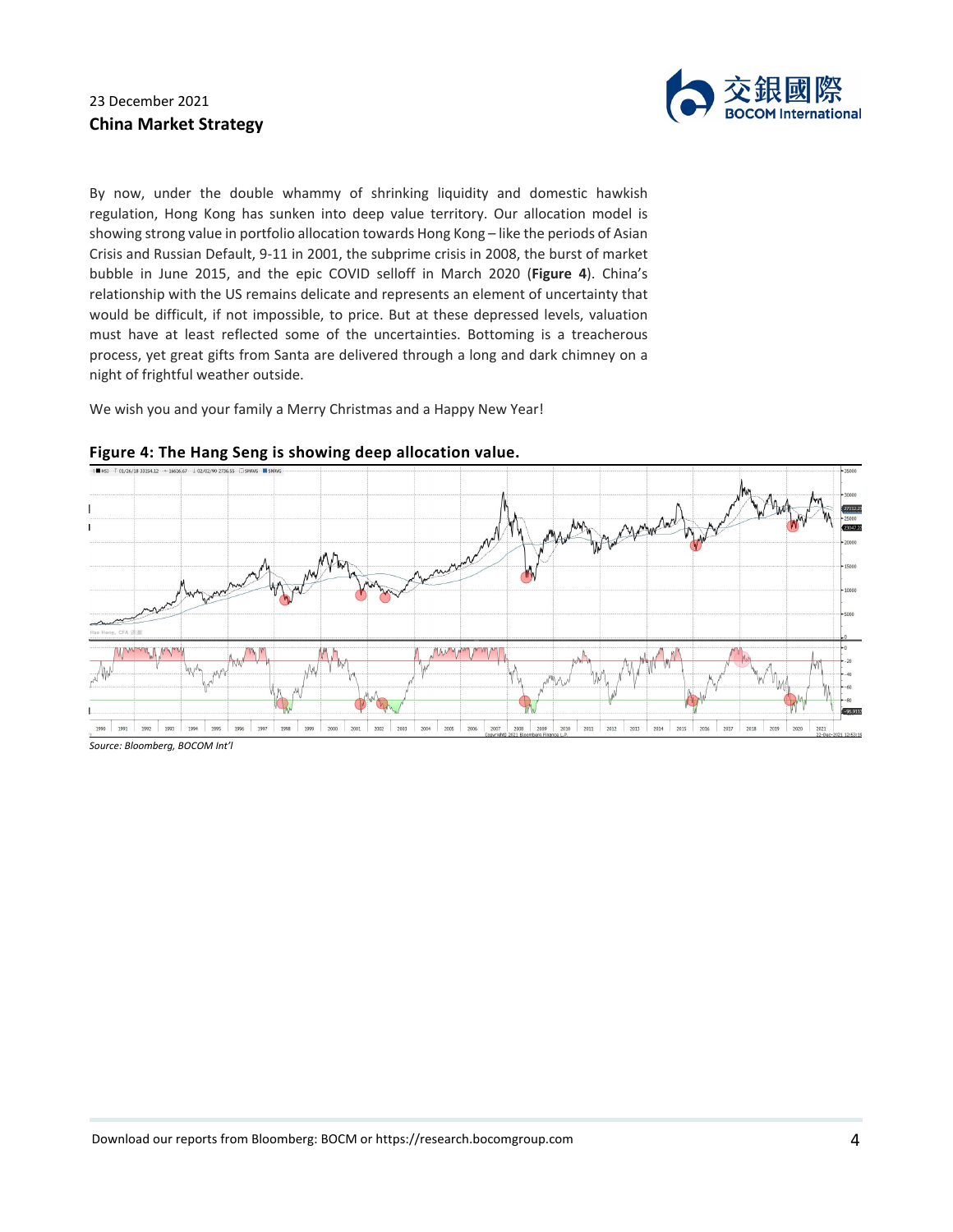

| <b>Recent Reports</b> |                                                                                         |                      |                                                                             |  |
|-----------------------|-----------------------------------------------------------------------------------------|----------------------|-----------------------------------------------------------------------------|--|
| 20151116              | A winter of violence                                                                    | 20180903             | The Colliding Cycles of the US and China                                    |  |
| 20151130              | Three Market Extremes                                                                   | 20181029             | Market Rescue: Will It Work?                                                |  |
| 20151209              | Outlook 2016: The Chinese Curse                                                         | 20181119             | Outlook 2019: Turning a Corner                                              |  |
| 20151217              | The Fed Hikes: Moment of Truth                                                          | 20190201             | Turning a Corner: Teachings from "the Dog"                                  |  |
| 20160105              | China's Circuit Breaker: The First Cut is the Deepest                                   | 20190301             | A Margin Bull. What Next?                                                   |  |
| 20160108              | Circuit Breaker Suspended. Now What?                                                    | 20190311             | Who's Buying? Who's Next?                                                   |  |
| 20160115              | An Oversold Reprieve                                                                    | 20190322             | Market Inflection Point is Confirmed                                        |  |
| 20160121              | Weak Hands                                                                              | 20190415             | <b>Cyclical Inflection Point is Confirmed</b>                               |  |
| 20160125              | Stabilizing an Unstable Market                                                          | 20190514             | War and Peace                                                               |  |
| 20160203              | One Last Ditch to Salvage the Property Bubble                                           | 20190530             | Outlook 2H19: What Price for the Trade War                                  |  |
| 20160217              | Historic Lending! But Three Important Limits                                            | 20190628             | The Art of Voting                                                           |  |
| 20160301              | No Growth, No Gain                                                                      | 20190920             | A Definitive Guide to Forecasting China Market                              |  |
| 20160307              | Two-Sessions in a Cyclical Spring                                                       | 20191111             | Outlook 2020: Going the Distance                                            |  |
| 20160321              | <b>Unprecedented Divergences</b>                                                        | 20191230             | The Next Decade: the Ebbing Waves                                           |  |
| 20160418              | Sweet and Sour Hog Cycle                                                                | 20200207             | Impact of nCoV outbreak on market and economy                               |  |
| 20160503              | Ant Financial: A Unicorn's Defining Moment                                              | 20200210             | Epidemic at turning point; economic cost of quarantine                      |  |
| 20160606              | The Market Bottom: When and Where                                                       | 20200224             | Spell of liquidity easing                                                   |  |
| 20160613              | The Great China Bubble: Anniversary Lessons and Outlook                                 | 20200228             | The Curse of Plague                                                         |  |
| 20160627              | Post Brexit: How to Trade China                                                         | 20200302             | Unconventional Risk Hedging Strategies at Cycle's End                       |  |
| 20160817              | Shenzhen-Hong Kong Connect: A New Era for China's Capital                               | 20200309             | Stock Market Populism                                                       |  |
|                       | Market and Capital Account                                                              |                      |                                                                             |  |
| 20160822<br>20160912  | Consolidation<br>The Most Crowded Trade                                                 | 20200310<br>20200316 | Is China a "Safe Haven"?<br>Fighting COVID-19, Chinese Style                |  |
| 20161114              | A Price Revolution - On Global Asset Allocation                                         | 20200323             | Hopes and Hypes                                                             |  |
| 20161206              | Outlook 2017: High-Wire Act                                                             | 20200324             | The Fed Goes All In                                                         |  |
| 20170307              | The Reflation Trade Is Over; Get Set for Defensive Rotation                             | 20200330             | Guesstimating Unemployment in China                                         |  |
| 20170324              | A Definitive Guide to China's Economic Cycle                                            | 20200406             | The Cycle Has Turned                                                        |  |
| 20170413              | Price Inefficiency                                                                      | 20200420             | China Market Strategy - Strong Man of Asia: Markets at a Historic           |  |
|                       |                                                                                         |                      | Pivot                                                                       |  |
| 20170524              | Re-pricing Risks under New Regulations                                                  | 20200428             | ChiNext registration system a new milestone in market reform                |  |
| 20170609              | 2H17 Outlook: An Idiot's Guide to China's Nifty-Fifty Run                               | 20200610             | Outlook 2H20: The Dragon Awaits                                             |  |
| 20170621              | China's MSCI Inclusion: Thoughts after a Milestone                                      | 20200706             | Is the Bull Back?                                                           |  |
| 20170714              | Market Trilemma                                                                         | 20200713             | Running with the Bull                                                       |  |
| 20170828              | A Definitive Guide to China's Economic Cycle Part II - New High                         | 20200720             | 3500                                                                        |  |
|                       |                                                                                         |                      |                                                                             |  |
| 20170829              | <b>Cycle Sentiment</b>                                                                  | 20200727             | <b>Policy Signs</b>                                                         |  |
| 20171114              | Decoding disinflation: principal contradiction, social progress and<br>market fragility | 20200803             | Dual Circulation in a Changing World                                        |  |
| 20171204              | Outlook 2018: View from the Peak                                                        | 20200810             | China-US Rivalry: What It Means for Stocks                                  |  |
| 20180131              | The Year of the Dog: Lessons from 2017                                                  | 20200817             | The Puzzle of Economizing Food                                              |  |
| 20180207              | Markets in Crisis                                                                       | 20200824             | The Historic ChiNext Reform: What It Means and How to Trade                 |  |
| 20180323              | An Unconventional War                                                                   | 20201120             | Outlook 2021: Value Strikes Back                                            |  |
| 20180326              | 1987                                                                                    | 20210327             | Value Striking Back                                                         |  |
| 20180409              | War on War                                                                              | 20210415             | Why Chinese Stocks Underperforming in a Recovery? Cues from<br><b>Bonds</b> |  |
| 20180423              | <b>Great Powers Collide</b>                                                             | 20210525             | The Long Waves in Commodities: Three Centuries of Evidence                  |  |
| 20180521              | 2H18 Outlook: Rough Sailing                                                             | 20210607             | Outlook 2H21: Value Still Striking Back                                     |  |
| 20180614              | A Definitive Guide to Speculating in China                                              | 20210825             | What does "Common Prosperity" Mean for China's Stock Market?                |  |
|                       |                                                                                         |                      |                                                                             |  |
| 20180703              | Where is the Bottom?                                                                    | 20211018             | Property Bubble, Aging Demographics & Common Prosperity                     |  |
| 20180723              | Rebound vs Bottom                                                                       | 20211115             | Outlook 2022: "Shadow Fed" Tightening                                       |  |
| 20180813              | A Lifeline for the Market                                                               | 20211217             | Common Prosperity: What 100 Years of Market Reveal                          |  |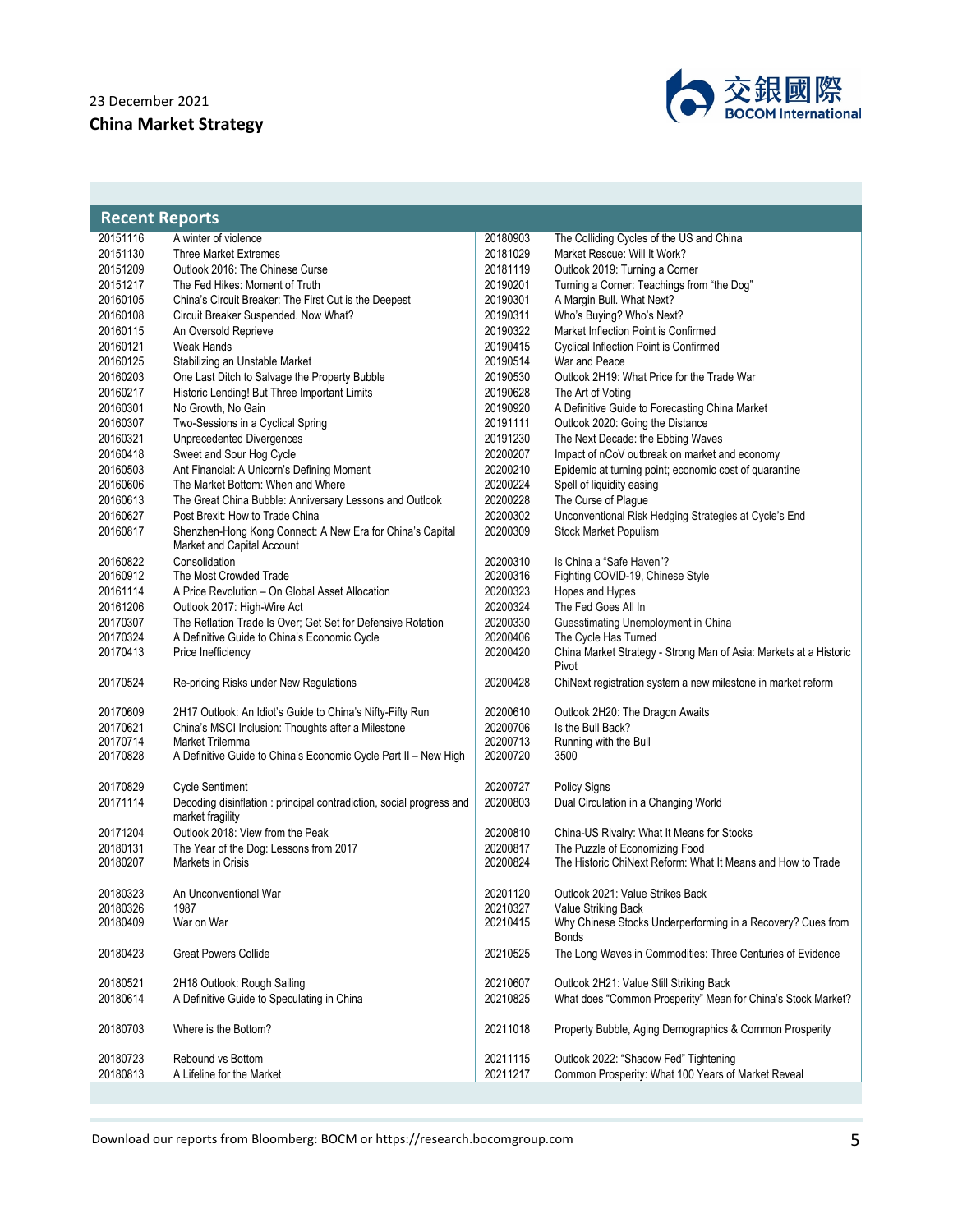

### **BOCOM International**

10/F, Man Yee Building, 68 Des Voeux Road Central, Central, Hong Kong Main: (852) 3766 1899 Fax: (852) 2107 4662

| <b>Rating System</b>                                                                                                                |                                                                                                                                                                       |  |  |
|-------------------------------------------------------------------------------------------------------------------------------------|-----------------------------------------------------------------------------------------------------------------------------------------------------------------------|--|--|
| <b>Analyst Stock Rating:</b>                                                                                                        | <b>Analyst Industry Views:</b>                                                                                                                                        |  |  |
| <b>Buy:</b> The stock's total return is expected to exceed that of the<br>corresponding industry over the next 12 months.           | <b>Outperform:</b> The analyst expects the industry coverage universe<br>to be attractive relative to the relevant broad market<br>benchmark over the next 12 months. |  |  |
| Neutral: The stock's total return is expected to be in line with                                                                    |                                                                                                                                                                       |  |  |
| that of the corresponding industry over the next 12 months.                                                                         | Market perform: The analyst expects the industry coverage<br>universe to be in line with the relevant broad market                                                    |  |  |
| <b>Sell:</b> The stock's total return is expected to be <b>below</b> that of the<br>corresponding industry over the next 12 months. | benchmark over the next 12 months.                                                                                                                                    |  |  |
|                                                                                                                                     | <b>Underperform:</b> The analyst expects the industry coverage                                                                                                        |  |  |
| Not-Rated: The analyst does not have conviction regarding the                                                                       | universe to be <i>unattractive</i> relative to the relevant broad                                                                                                     |  |  |
| outlook of the stock's total return relative to that of the<br>corresponding industry over the next 12 months.                      | market benchmark over the next 12 months.                                                                                                                             |  |  |
|                                                                                                                                     | Broad market benchmark for Hong Kong is the Hang Seng                                                                                                                 |  |  |
|                                                                                                                                     | Composite Index, for China A-shares is the MSCI China A Index,<br>for US-listed Chinese companies is S&P US Listed China 50<br>(USD) Index.                           |  |  |
|                                                                                                                                     |                                                                                                                                                                       |  |  |